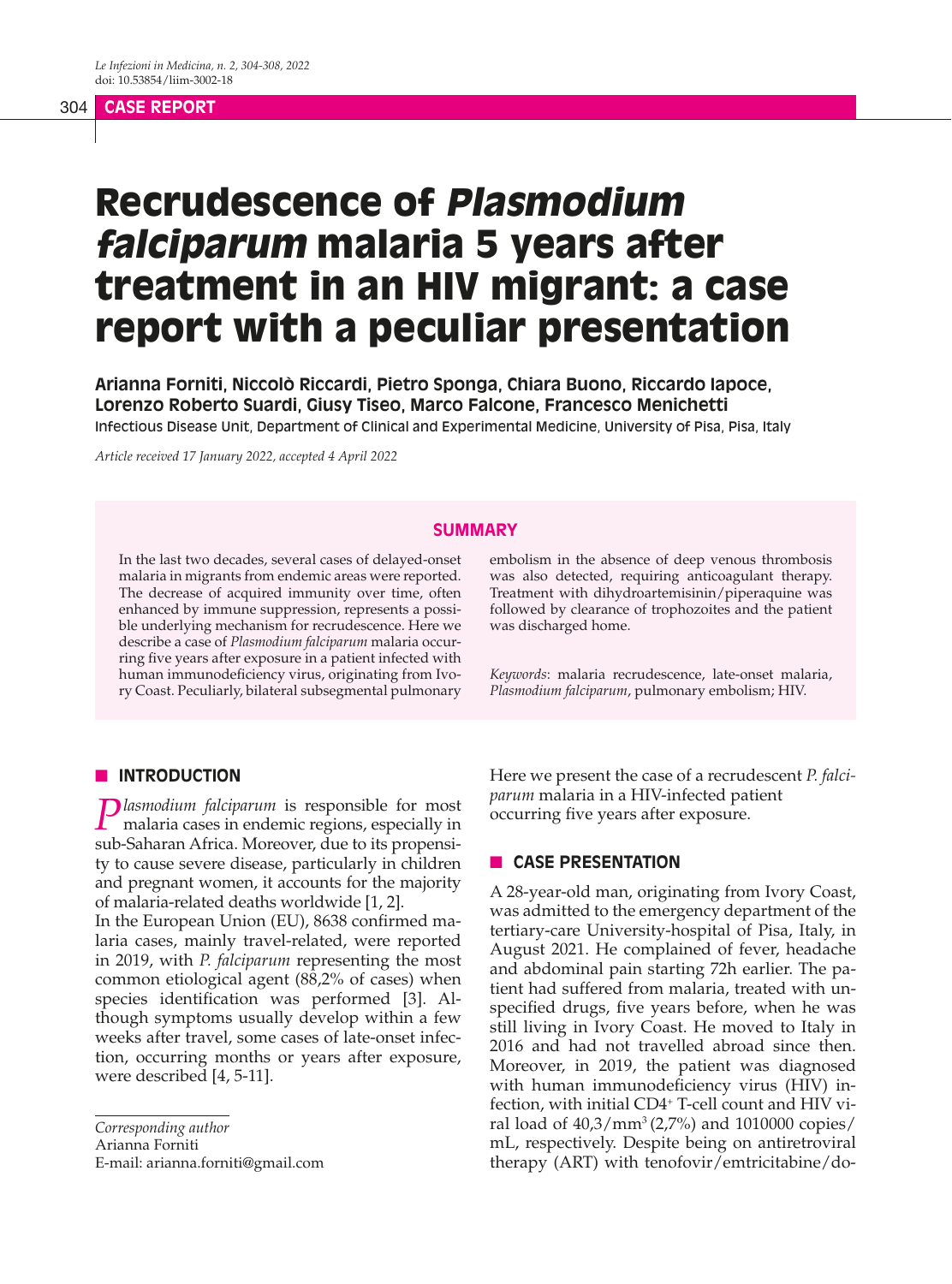lutegravir 25 mg/200 mg/50 mg per day with a suppressed viral load, he failed to restore CD4+ T-cell count, which remained below 200/mm3 (187/mm3 , 11,5% before admission). The patient was not vaccinated for Severe Acute Respiratory Syndrome Coronavirus-2 (SARS-CoV-2).

At physical examination he was pyretic (39,5°C) and tachycardic (110 beats/minute), with mild hepatomegaly and splenomegaly. Laboratory analyses revealed mild anemia (12,2 g/dL, laboratory range 13-18 g/dL), thrombocytopenia (73000/ mm3 ), C-reactive protein (CRP) 20,1 mg/dL and procalcitonin 17 ng/mL, D-dimer 6882 ng/mL with normal bilirubin and serum creatinine.

A nasopharyngeal swab for detection of SARS-CoV-2 genome tested positive and an arterial blood gas analysis showed mixed alkalosis with moderate hypoxemia (pH 7,52, pCO2 32 mmHg,  $pO2$  74 mmHg,  $HCO<sub>3</sub>$  27,6). Therefore, SARS-CoV-2-related pneumonia was suspected and a

chest and abdomen computerized tomography (CT) scan was performed. While there were no signs of pneumonia, bilateral subsegmental pulmonary embolism of the lower lobes was detected, along with mild hepatomegaly and splenomegaly. In the hypothesis of a coronavirus disease (COVID-19) complicated by a bacterial coinfection, the patient was admitted to the COV-ID medical ward, where empirical antibiotic treatment with piperacillin/tazobactam 4,5 g every six hours was started, together with anticoagulant therapy with fondaparinux 7,5 mg per day for pulmonary embolism.

In the following days, despite antibiotic treatment, the patient remained febrile, with increasing CRP, procalcitonin and worsening anemia. Multiple blood cultures were negative. An active SARS-CoV-2 infection was not confirmed, as four subsequent nasopharyngeal swabs all proved negative. Finally, six days after the admission, a



**Figure 1** - Thin blood smear with a trophozoite (T) (**panel A**) and a gametocyte (G) (**panel B**); W, white blood cell. E, erythrocyte.



**Figure 2, panel A and panel B** - Thick blood smear with two Plasmodium falciparum gametocytes.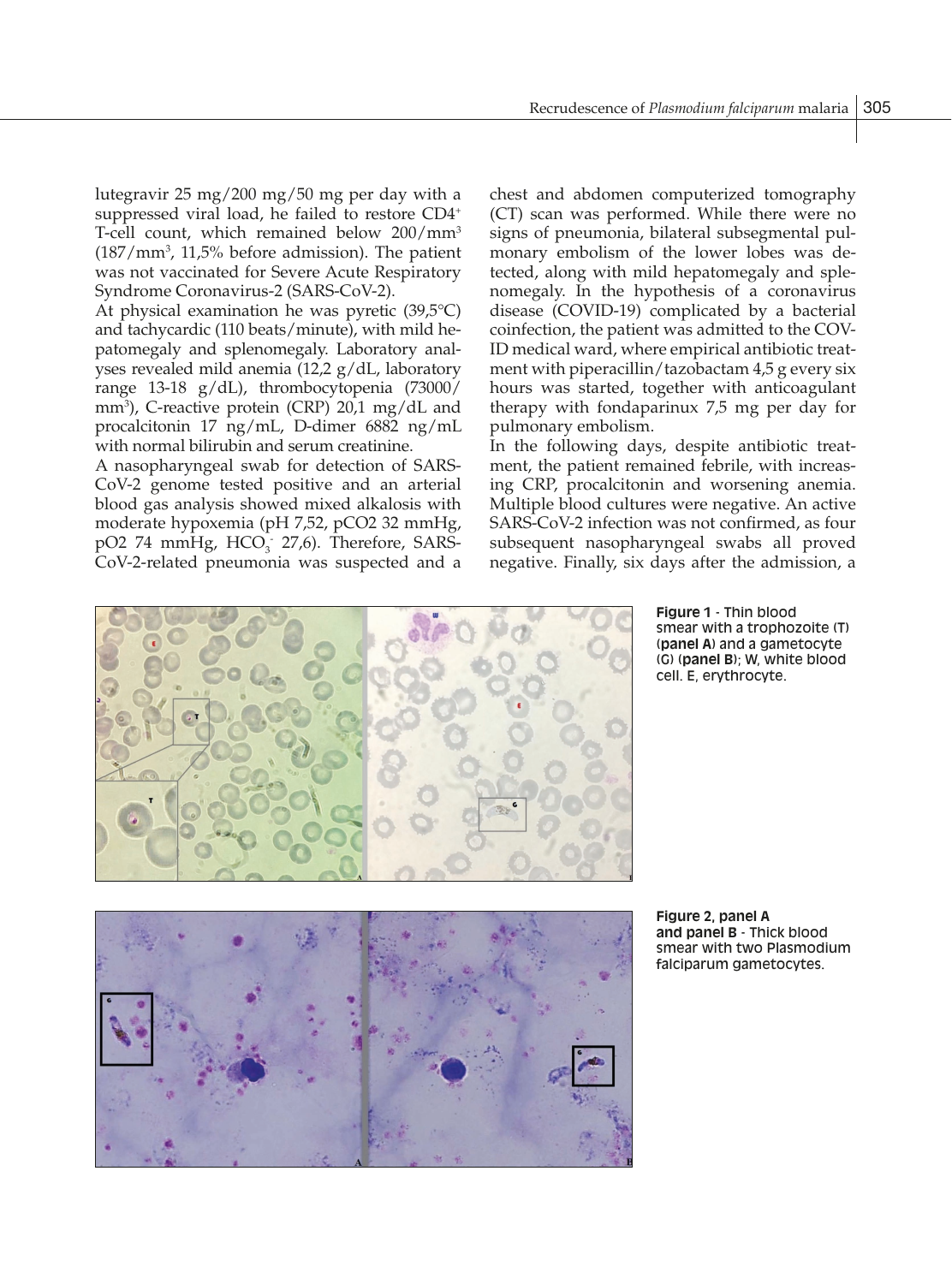loop-mediated isothermal amplification (LAMP) test proved positive; the blood smear revealed the presence of *P. falciparum* gametocytes and trophozoites (Figure 1, Figure 2), with a thick film parasitaemia of  $42/\mathrm{mm}^3$ .

Antibiotic treatment was discontinued and oral dihydroartemisinin/piperaquine 320 mg/40 mg per day for three days was administered, with rapid defervescence and improvement of laboratory tests. Subsequent blood smears and thick films showed complete clearance of trophozoites with some persistent gametocytes (last parasitaemia 13/mm3 ). Further, an echo-color Doppler of the lower limbs excluded deep venous thrombosis. The patient was then discharged with the indication to continue anticoagulant therapy with seleparin for three months. A LAMP test and a blood smear were repeated six weeks after discharge, both proving negative.

#### n **DISCUSSION**

We described a case of recrudescent *P. falciparum* malaria, occurring five years after the first episode, in a HIV-infected man originating from Ivory Coast. The patient denied any travel abroad since he moved to Italy, any use of intravenous drugs and did not receive any solid organ transplant or blood transfusion. Luggage malaria was excluded, because the patient denied any contact with people recently coming from endemic areas. Local transmission, with the patient's cohabitants representing a potential source of infection, appears unlikely. *Anopheles labranchiae*, regarded as the main malaria vector in Italy, is present in Tuscany. Nonetheless, recent entomological investigations, conducted for suspected locally-transmitted malaria cases, failed to demonstrate *Anopheles* species presence in several Italian areas, including Tuscany [13]. Besides, previous work suggested that *A. labranchiae* shows a low tropism for tropical *P. falciparum* strains, further reducing the probability of local transmission [14].

Our initial hypothesis of a SARS-CoV-2 disease complicated by a bacterial coinfection was not confirmed. Indeed, the first positive nasopharyngeal swab was followed by four negative swabs, ruling out an active SARS-CoV2 infection, and multiple blood cultures were negative. Then, considering the patient history, we hypothesized a late malaria recrudescence. In fact, although uncommon in non-immune travelers, several cases of late-onset malaria or late recrudescences, up to 13 years after exposure, have been reported in migrants coming from endemic areas [5-14].

Previous reports suggest that people living in high-transmission areas, due to repeated exposure, acquire some degree of immunity against *Plasmodium* asexual blood stages, resulting in the maintenance of low, often asymptomatic parasitaemia [15]. When exposure ceases, as for migrants moving to non-endemic areas, the slow decay of that protection is likely to allow parasites to replicate, leading to recrudescences over time. Several conditions impairing immunity, such as pregnancy, cancer and HIV infection, probably represent additional risk factors for recrudescence [5, 16]. Notably, two cases of *P. falciparum* malaria late reactivation have been described in patients treated with biological agents (namely, infliximab and tocilizumab) for inflammatory disorders [17, 18]; this is consistent with previous evidence showing the relevant role of tumor necrosis factor α (TNF α) and interleukin 6 (IL-6) in promoting parasite clearance [15]. Finally, *P. falciparum* recrudescences in patients undergoing splenectomy for suspected lymphoma were reported, further supporting the hypothesis that immune suppression, either iatrogenic or due to acquired diseases, may trigger malaria reactivation in people with low-level parasitaemia [19]. In our patient, HIV infection with a persistently low CD4<sup>+</sup> T-cell count notwithstanding ART could have reduced his ability to control *P. falciparum* replication as previously hypothesized, and the the recent SARS-CoV-2 infection may have further decreased T-cell number and activity [20, 21]. The mechanisms by which HIV infection may reduce malaria immunity is not fully understood. However, some authors observed lower levels of opsonizing antibodies directed against *P. falciparum* in HIV-infected patients, together with reduced phagocytic activity; this impaired parasite clearance, which is particularly relevant in patients with lower CD4+ T-cell count, could partially explain the increased risk of parasitaemia seen in this population [22]. On the other hand, as shown by Moncunill et al., migrants from endemic areas are still able to develop humoral responses against several malarial antigens, particularly those associated to complicated malaria, such as Duffy binding-like alpha (DBL- $\alpha$ ). This could account for protection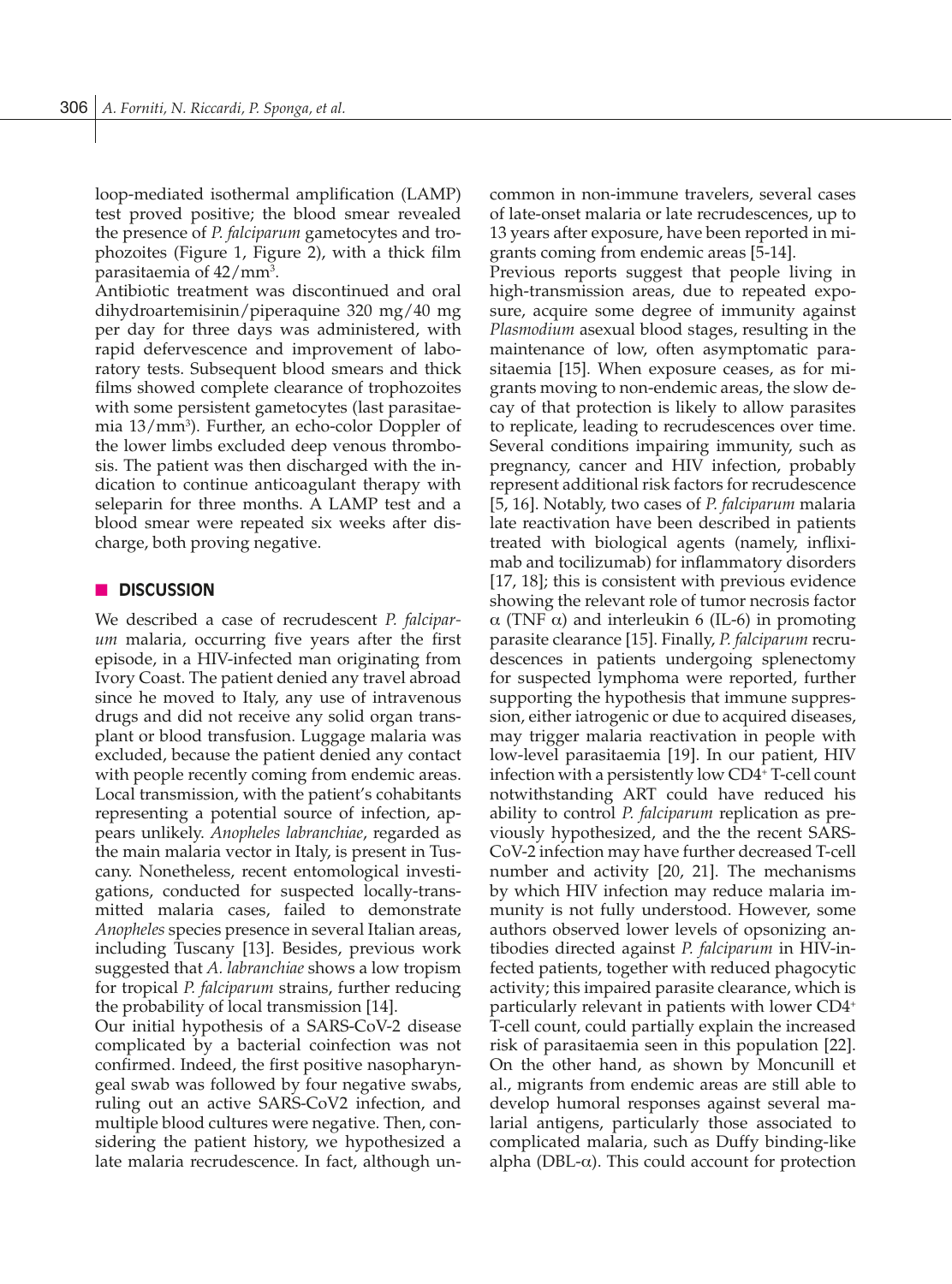against severe malaria, as observed in our patient, who presented with uncomplicated disease and a very low parasitaemia [23].

Another peculiar feature of our case consists in pulmonary embolism (PE). While acute lung injury (ALI) and acute respiratory distress syndrome (ARDS) are well-known manifestations of severe malaria, PE is an uncommon finding in this context [22]. Conversely, PE, even in the absence of deep vein thrombosis, is a frequently detected as a complication of COVID-19, particularly when high-sensitivity tests, as CT pulmonary angiography (CTPA), are performed [23]. Although an active COVID-19 was excluded, a a recent SARS-CoV-2 infection, as suggested by the first positive nasopharyngeal swab, may represent a plausible explanation for bilateral, subsegmental PE.

In conclusion, late *P. falciparum* malaria recrudescences can occur, especially in migrants coming from high-endemicity areas. Thus, prompt laboratory testing should be performed in case of high clinical suspicion, particularly if concomitant conditions leading to immune suppression, such as HIV infection, exist.

### **Authors' contributions**

A.F. and N.R. conceived and draft the manuscript; A.F., C.B. and R.I. took care of the patient;

A.F. and P.S. performed the literature search; L.R.S., G.T., M.F. and F.M. reviewed the manuscript; M.F. and F.M. supervised all the work

### **Conflicts of interest**

The authors have no conflicts of interest to disclose.

## **Funding**

None

## **Ethics approval**

This study was performed in line with the principles of the Declaration of Helsinki. Approval was granted by the Ethics Committee of Pisa University (No. 17681). Samples were taken as part of the standard patient care and anonymized by the clinical personnel. Research personnel received and used the sample anonymously.

## **Consent to publish**

Patients signed informed consent regarding publishing their data.

## n **REFERENCES**

[1] World malaria report 2020: 20 years of global progress and challenges. Geneva: World Health Organization; 2020. Licence: CC BY-NC-SA 3.0 IGO.

[2] Gething PW, Casey DC, Weiss DJ, et al. Mapping Plasmodium falciparum Mortality in Africa between 1990 and 2015. *N Engl J Med*. 2016; 375 (25), 2435-45. doi: 10.1056/NEJMoa1606701.

[3] European Centre for Disease Prevention and Control. Malaria. In: ECDC. Annual epidemiological report for 2019. Stockholm: ECDC; 2021.

[4] Schwartz E, Parise M, Kozarsky P, et al. Delayed Onset of Malaria - Implications for chemoprophylaxis in travelers. *N Engl J Med.* 2003; 349, 1510-6. doi 10.1056/ NEJMoa021592.

[5] D'Ortenzio E, Godineau N, Fontanet A, et al. Prolonged Plasmodium falciparum infection in immigrants, Paris. *Emerg Infect Dis.* 2008; 14 (2), 323-6. doi: 10.3201/eid1402.061475.

[6] Arif Ismail A, Francois Auclair F, McCarthy A, Recrudescence of chronic Plasmodium falciparum malaria 13 years after exposure. *Travel Med Infect Dis.* 2020; 33, 101518. doi: 10.1016/j.tmaid.2019.101518.

[7] Dauby N, Figueiredo Ferreira M, Konopnicki D, Nguyen VTP, Cantinieaux B, Martin C. Case report: delayed or recurrent *Plasmodium falciparum* malaria in migrants: a report of three cases with a literature review. *Am J Trop Med Hyg*. 2018; 98 (4), 1102-6. doi: 10.4269/ajtmh.17-0407.

[8] Al Hammadi A, Mitchell M, Abraham GM, Wang JP. Recrudescence of *Plasmodium falciparum* in a primigravida after nearly 3 years of latency. *Am J Trop Med Hyg*. 2017; 96 (3), 642-644. doi: 10.4269/ajtmh.16-0803.

[9] Malvy D, Torrentino-Madamet M, L'Ollivier C, et al. *Plasmodium falciparum* recrudescence two years after treatment of an uncomplicated infection without return to an area where malaria is endemic. *Antimicrob Agents Chemother*. 2018; 62 (2), e01892-17. Published 2018 Jan 25. doi: 10.1128/AAC.01892-17.

[10] Hviid L, Staalsoe T. Late recrudescence of Plasmodium falciparum malaria in pregnancy. *Int J Infect Dis*. 2006; 10 (5), 412. doi: 10.1016/j.ijid.2005.10.013.

[11] Vantomme B, Van Acker J, Rogge S, Ommeslag D, Donck J, Callens S. *Plasmodium falciparum* malaria occurring four years after leaving an endemic area. *Acta Clin Belg*. 2016; 71 (2), 111-3. doi: 10.1179/2295333715Y.0000000063.

[12] Boccolini D, Menegon M, Di Luca M, et al. Non-imported malaria in Italy: paradigmatic approaches and public health implications following an unusual cluster of cases in 2017. *BMC Public Health*. 2020; 20 (1), 857. Published 2020 Jun 5. doi: 10.1186/s12889-020-08748-9. [13] de Zulueta J, Ramsdale CD, Coluzzi M. Receptivity to malaria in Europe. *Bull World Health Organ*. 1975; 52 (1), 109-11.